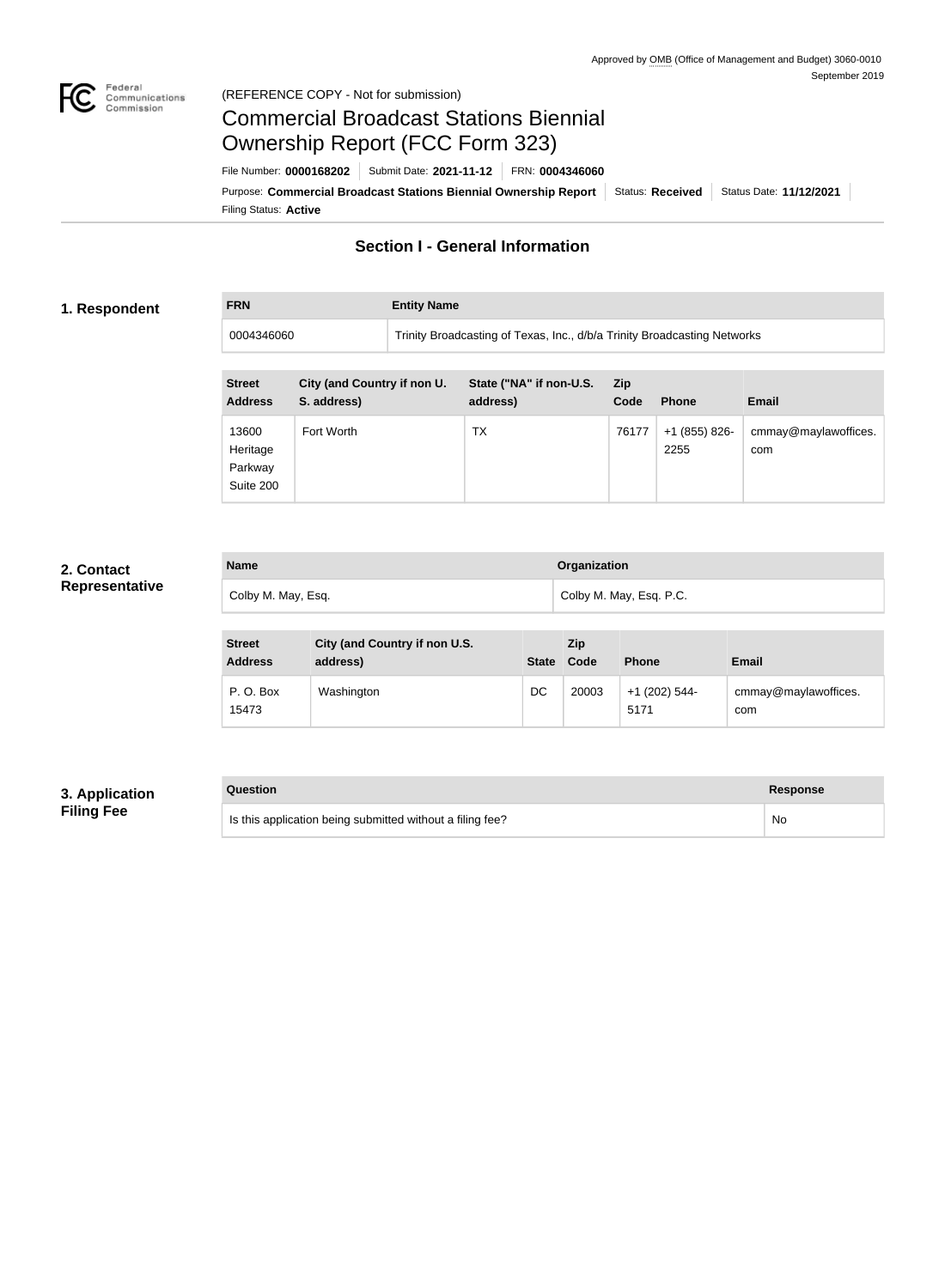| <b>Application Type</b> | <b>Form Number</b> | <b>Fee Code</b> | Quantity | <b>Fee Amount</b> | <b>Subtotal</b> |
|-------------------------|--------------------|-----------------|----------|-------------------|-----------------|
| Biennial                | Form 323           | <b>MAT</b>      | 21       | 85                | \$1,785.00      |
|                         |                    |                 |          | Total             | \$1,785.00      |

## **4. Nature of Respondent**

| (a) Provide the following information about the Respondent: |                            |
|-------------------------------------------------------------|----------------------------|
| <b>Relationship to stations/permits</b>                     | Licensee                   |
| <b>Nature of Respondent</b>                                 | Not-for-profit corporation |

**(b) Provide the following information about this report:**

| <b>Purpose</b> | Biennial                                                                                                                                                                               |
|----------------|----------------------------------------------------------------------------------------------------------------------------------------------------------------------------------------|
| "As of" date   | 10/01/2021                                                                                                                                                                             |
|                | When filing a biennial ownership report or validating<br>and resubmitting a prior biennial ownership report, this<br>date must be Oct. 1 of the year in which this report is<br>filed. |

## **5. Licensee(s) and Station(s)**

#### **Respondent is filing this report to cover the following Licensee(s) and station(s):**

| <b>Licensee/Permittee Name</b><br><b>FRN</b>                             |                                                 |                      |           |            |  |  |
|--------------------------------------------------------------------------|-------------------------------------------------|----------------------|-----------|------------|--|--|
| Trinity Broadcasting of Texas, Inc., d/b/a Trinity Broadcasting Networks |                                                 |                      |           | 0004346060 |  |  |
| Fac. ID No.                                                              | <b>Call Sign</b><br><b>City</b><br><b>State</b> |                      |           |            |  |  |
| 993                                                                      | KNAT-TV                                         | ALBUQUERQUE          | <b>NM</b> | <b>DTV</b> |  |  |
| 998                                                                      | WWTO-TV                                         | NAPERVILLE           | IL        | <b>DTV</b> |  |  |
| 999                                                                      | KTAJ-TV                                         | ST. JOSEPH           | <b>MO</b> | <b>DTV</b> |  |  |
| 1002                                                                     | WTJP-TV                                         | <b>GADSDEN</b>       | <b>AL</b> | <b>DTV</b> |  |  |
| 1005                                                                     | KDOR-TV                                         | <b>BARTLESVILLE</b>  | OK        | <b>DTV</b> |  |  |
| 3246                                                                     | KAAH-TV                                         | <b>HONOLULU</b>      | HI        | <b>DTV</b> |  |  |
| 7623                                                                     | WGTW-TV                                         | MILLVILLE            | NJ        | <b>DTV</b> |  |  |
| 24582                                                                    | WHLV-TV                                         | COCOA                | FL.       | <b>DTV</b> |  |  |
| 47707                                                                    | <b>KNMT</b>                                     | <b>PORTLAND</b>      | <b>OR</b> | <b>DTV</b> |  |  |
| 60820                                                                    | WPGD-TV                                         | HENDERSONVILLE       | <b>TN</b> | <b>DTV</b> |  |  |
| 60825                                                                    | WELF-TV                                         | <b>DALTON</b>        | GA        | <b>DTV</b> |  |  |
| 60827                                                                    | WMPV-TV                                         | <b>MOBILE</b>        | <b>AL</b> | <b>DTV</b> |  |  |
| 60829                                                                    | <b>WMCF-TV</b>                                  | <b>MONTGOMERY</b>    | <b>AL</b> | <b>DTV</b> |  |  |
| 60830                                                                    | WBUY-TV                                         | <b>HOLLY SPRINGS</b> | <b>MS</b> | <b>DTV</b> |  |  |
| 67910                                                                    | KDTX-TV                                         | <b>DALLAS</b>        | <b>TX</b> | <b>DTV</b> |  |  |
| 68058                                                                    | WHSG-TV                                         | <b>MONROE</b>        | GA        | <b>DTV</b> |  |  |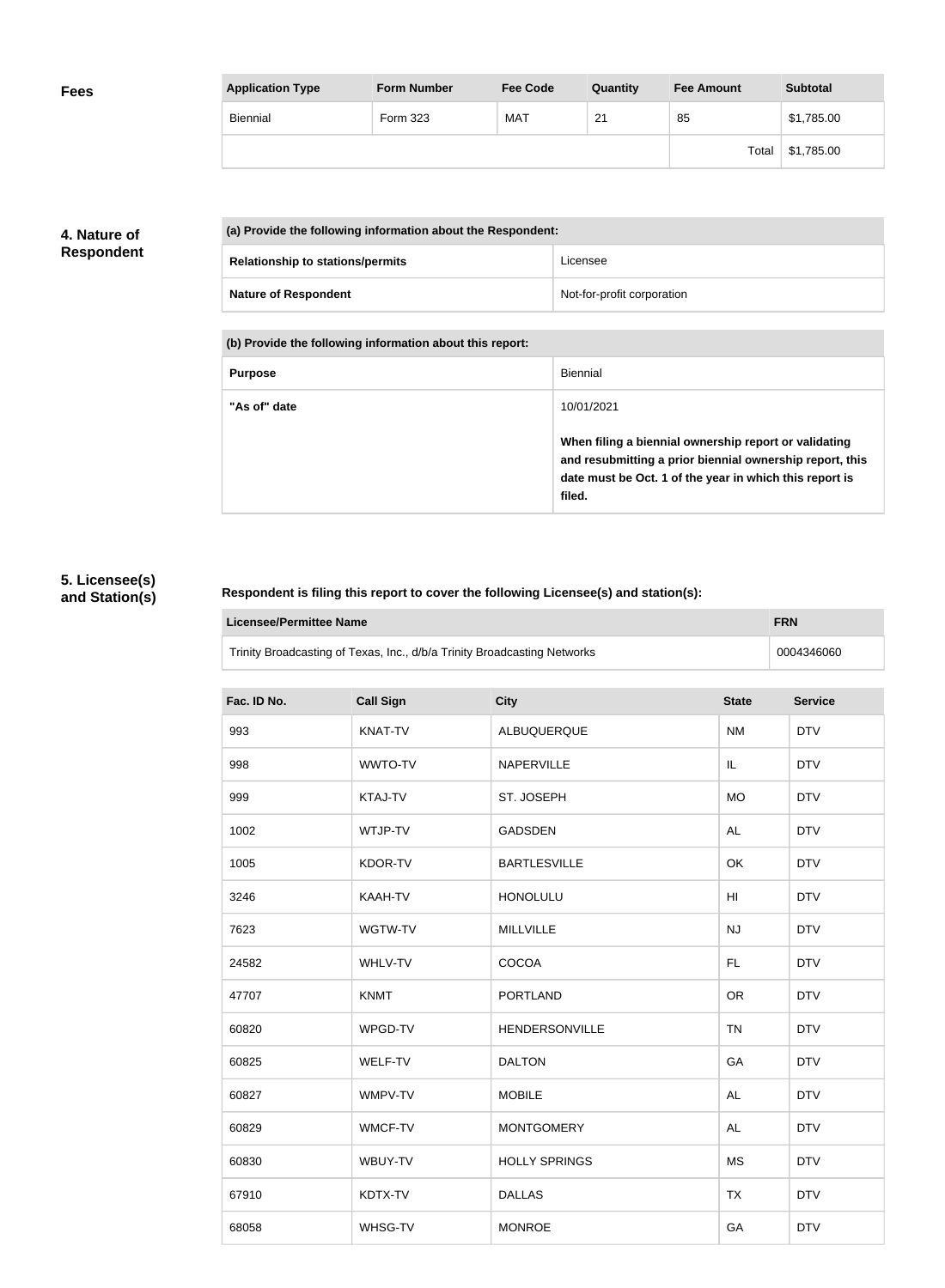| 68547  | WWRS-TV        | <b>MAYVILLE</b>       | WI        | <b>DTV</b> |
|--------|----------------|-----------------------|-----------|------------|
| 81946  | WMWC-TV        | <b>GALESBURG</b>      | IL        | <b>DTV</b> |
| 82574  | WTPC-TV        | <b>VIRGINIA BEACH</b> | VA        | <b>DTV</b> |
| 136749 | WRBJ-TV        | MAGEE                 | <b>MS</b> | <b>DTV</b> |
| 166510 | <b>KPJR-TV</b> | <b>GREELEY</b>        | CO        | <b>DTV</b> |
| 168834 | WDVB-CD        | <b>EDISON</b>         | <b>NJ</b> | <b>DCA</b> |
| 189058 | WLPD-CD        | <b>PLANO</b>          | IL        | <b>DCA</b> |

## **Section II – Biennial Ownership Information**

**1. 47 C.F.R. Section 73.3613 and Other Documents**

Licensee Respondents that hold authorizations for one or more full power television, AM, and/or FM stations should list all contracts and other instruments set forth in 47 C.F.R. Section 73.3613(a) through (c) for the facility or facilities listed on this report. In addition, attributable Local Marketing Agreements (LMAs) and attributable Joint Sales Agreements (JSAs) must be disclosed by the licensee of the brokering station on its ownership report. If the agreement is an attributable LMA, an attributable JSA, or a network affiliation agreement, check the appropriate box. Otherwise, select "Other." Non-Licensee Respondents, as well as Licensee Respondents that only hold authorizations for Class A television and/or low power television stations, should select "Not Applicable" in response to this question.

Not Applicable.

#### **2. Ownership Interests**

**(a)** Ownership Interests. This Question requires Respondents to enter detailed information about ownership interests by generating a series of subforms. Answer each question on each subform. The first subform listing should be for the Respondent itself. If the Respondent is not a natural person, also list each of the officers, directors, stockholders, non-insulated partners, non-insulated members, and any other persons or entities with a direct attributable interest in the Respondent pursuant to the standards set forth in 47 C.F.R. Section 73.3555. (A "direct" interest is one that is not held through any intervening companies or entities.) List each interest holder with a direct attributable interest in the Respondent separately.

Leave the percentage of total assets (Equity Debt Plus) field blank for an interest holder unless that interest holder has an attributable interest in the Respondent solely on the basis of the Commission's Equity Debt Plus attribution standard, 47 C.F.R. Section 73.3555, Note 2(i).

In the case of vertical or indirect ownership structures, list only those interests in the Respondent that also represent an attributable interest in the Licensee(s) for which the report is being submitted.

Entities that are part of an organizational structure that includes holding companies or other forms of indirect ownership must file separate ownership reports. In such a structure do not report, or file a separate report for, any interest holder that does not have an attributable interest in the Licensee(s) for which the report is being submitted.

Please see the Instructions for further detail concerning interests that must be reported in response to this question.

The Respondent must provide an FCC Registration Number for each interest holder reported in response to this question. Please see the Instructions for detailed information and guidance concerning this requirement.

| <b>FRN</b>         | 0004346060                          |                                                                          |  |
|--------------------|-------------------------------------|--------------------------------------------------------------------------|--|
| <b>Entity Name</b> |                                     | Trinity Broadcasting of Texas, Inc., d/b/a Trinity Broadcasting Networks |  |
| <b>Address</b>     | PO Box                              |                                                                          |  |
|                    | <b>Street 1</b>                     | 13600 Heritage Parkway                                                   |  |
|                    | <b>Street 2</b>                     | Suite 200                                                                |  |
|                    | <b>City</b>                         | Fort Worth                                                               |  |
|                    | State ("NA" if non-U.S.<br>address) | <b>TX</b>                                                                |  |
|                    | <b>Zip/Postal Code</b>              | 76177                                                                    |  |
|                    |                                     |                                                                          |  |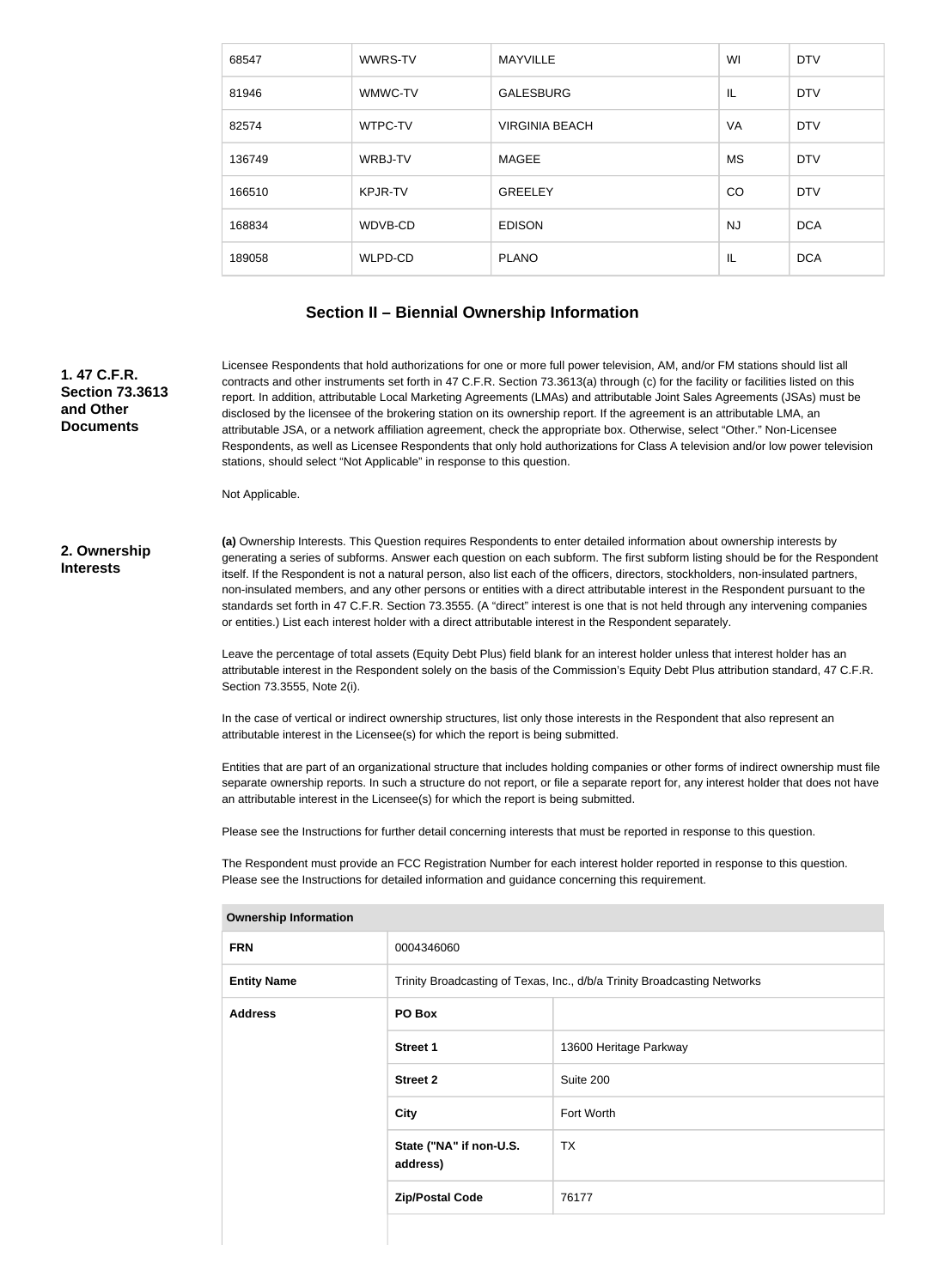|                                                         | Country (if non-U.S.<br>address)                                                     | <b>United States</b> |                            |  |
|---------------------------------------------------------|--------------------------------------------------------------------------------------|----------------------|----------------------------|--|
| <b>Listing Type</b>                                     | Respondent                                                                           |                      |                            |  |
| <b>Positional Interests</b><br>(check all that apply)   | Respondent                                                                           |                      |                            |  |
| <b>Tribal Nation or Tribal</b><br><b>Entity</b>         | Interest holder is not a Tribal nation or Tribal entity                              |                      |                            |  |
| <b>Interest Percentages</b><br>(enter percentage values | Voting                                                                               | 0.0%                 | <b>Jointly Held?</b><br>No |  |
| from 0.0 to 100.0)                                      | <b>Equity</b>                                                                        | 0.0%                 |                            |  |
|                                                         | <b>Total assets (Equity Debt</b><br>Plus)                                            | 0.0%                 |                            |  |
|                                                         | Does interest holder have an attributable interest in one or more broadcast stations |                      | <b>No</b>                  |  |

**that do not appear on this report?**

| <b>Ownership Information</b>                                                  |                                                                                      |                        |                            |
|-------------------------------------------------------------------------------|--------------------------------------------------------------------------------------|------------------------|----------------------------|
| <b>FRN</b>                                                                    | 0019167675                                                                           |                        |                            |
| <b>Name</b>                                                                   | Matthew W. Crouch                                                                    |                        |                            |
| <b>Address</b>                                                                | PO Box                                                                               |                        |                            |
|                                                                               | <b>Street 1</b>                                                                      | 13600 Heritage Parkway |                            |
|                                                                               | <b>Street 2</b>                                                                      | Suite 200              |                            |
|                                                                               | <b>City</b>                                                                          | Fort Worth             |                            |
|                                                                               | State ("NA" if non-U.S.<br>address)                                                  | <b>TX</b>              |                            |
|                                                                               | <b>Zip/Postal Code</b>                                                               | 76177                  |                            |
|                                                                               | Country (if non-U.S.<br>address)                                                     | <b>United States</b>   |                            |
| <b>Listing Type</b>                                                           | Other Interest Holder                                                                |                        |                            |
| <b>Positional Interests</b><br>(check all that apply)                         | Officer, Director                                                                    |                        |                            |
| Citizenship, Gender,                                                          | <b>Citizenship</b>                                                                   | <b>US</b>              |                            |
| <b>Ethnicity, and Race</b><br><b>Information (Natural</b>                     | Gender                                                                               | Male                   |                            |
| <b>Persons Only)</b>                                                          | <b>Ethnicity</b>                                                                     | Not Hispanic or Latino |                            |
|                                                                               | Race                                                                                 | White                  |                            |
| <b>Interest Percentages</b><br>(enter percentage values<br>from 0.0 to 100.0) | Voting                                                                               | 33.3%                  | <b>Jointly Held?</b><br>No |
|                                                                               | <b>Equity</b>                                                                        | 0.0%                   |                            |
|                                                                               | <b>Total assets (Equity Debt</b><br>Plus)                                            | 0.0%                   |                            |
| that do not appear on this report?                                            | Does interest holder have an attributable interest in one or more broadcast stations |                        | Yes                        |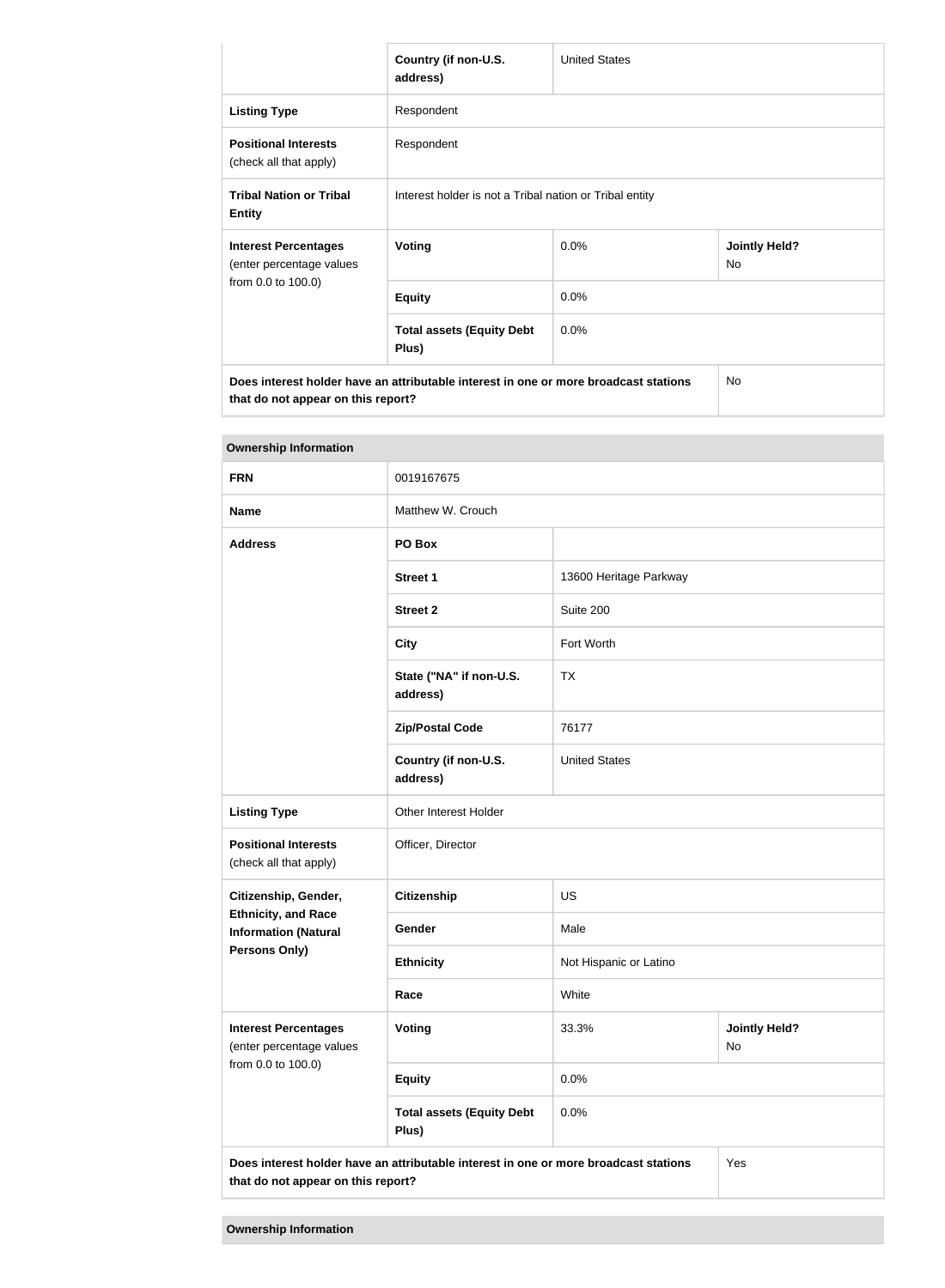| <b>FRN</b>                                                                    | 0027276542                                                                           |                        |                            |
|-------------------------------------------------------------------------------|--------------------------------------------------------------------------------------|------------------------|----------------------------|
| <b>Name</b>                                                                   | Laurie Crouch                                                                        |                        |                            |
| <b>Address</b>                                                                | PO Box                                                                               |                        |                            |
|                                                                               | <b>Street 1</b>                                                                      | 13600 Heritage Parkway |                            |
|                                                                               | <b>Street 2</b>                                                                      | Suite 200              |                            |
|                                                                               | <b>City</b>                                                                          | Fort Worth             |                            |
|                                                                               | State ("NA" if non-U.S.<br>address)                                                  | <b>TX</b>              |                            |
|                                                                               | <b>Zip/Postal Code</b>                                                               | 76177                  |                            |
|                                                                               | Country (if non-U.S.<br>address)                                                     | <b>United States</b>   |                            |
| <b>Listing Type</b>                                                           | Other Interest Holder                                                                |                        |                            |
| <b>Positional Interests</b><br>(check all that apply)                         | Officer, Director                                                                    |                        |                            |
| Citizenship, Gender,                                                          | <b>Citizenship</b>                                                                   | <b>US</b>              |                            |
| <b>Ethnicity, and Race</b><br><b>Information (Natural</b>                     | Gender                                                                               | Female                 |                            |
| <b>Persons Only)</b>                                                          | <b>Ethnicity</b>                                                                     | Not Hispanic or Latino |                            |
|                                                                               | Race                                                                                 | White                  |                            |
| <b>Interest Percentages</b><br>(enter percentage values<br>from 0.0 to 100.0) | <b>Voting</b>                                                                        | 33.3%                  | <b>Jointly Held?</b><br>No |
|                                                                               | <b>Equity</b>                                                                        | 0.0%                   |                            |
|                                                                               | <b>Total assets (Equity Debt</b><br>Plus)                                            | 0.0%                   |                            |
| that do not appear on this report?                                            | Does interest holder have an attributable interest in one or more broadcast stations |                        | Yes                        |

| <b>FRN</b>                                            | 0025056250                          |                      |
|-------------------------------------------------------|-------------------------------------|----------------------|
| <b>Name</b>                                           | Colby M. May, Esq.                  |                      |
| <b>Address</b>                                        | PO Box                              | 15473                |
|                                                       | Street 1                            |                      |
|                                                       | <b>Street 2</b>                     |                      |
|                                                       | <b>City</b>                         | Washington           |
|                                                       | State ("NA" if non-U.S.<br>address) | DC                   |
|                                                       | <b>Zip/Postal Code</b>              | 20003                |
|                                                       | Country (if non-U.S.<br>address)    | <b>United States</b> |
| <b>Listing Type</b>                                   | Other Interest Holder               |                      |
| <b>Positional Interests</b><br>(check all that apply) | Officer, Director                   |                      |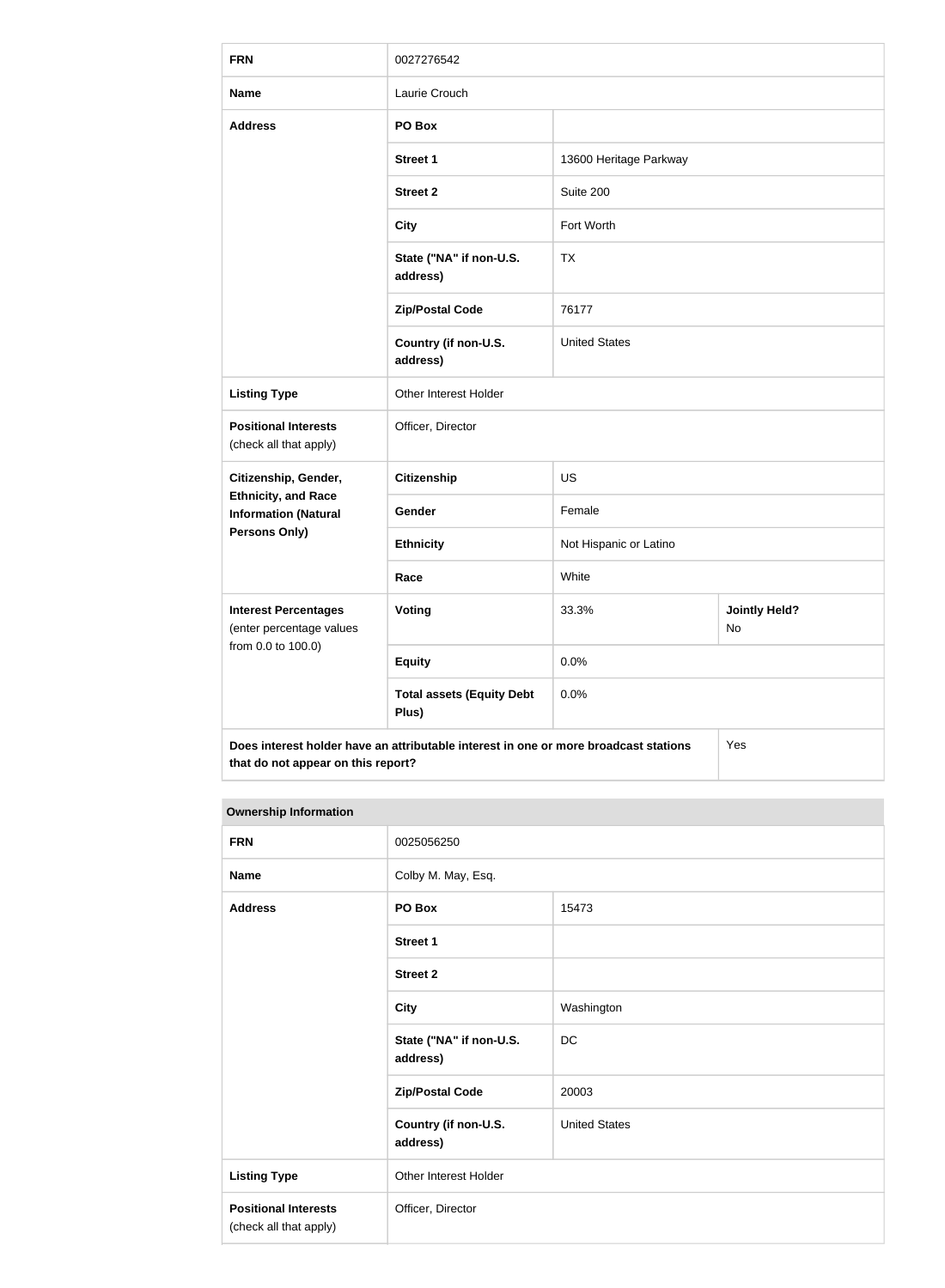| Citizenship, Gender,<br><b>Ethnicity, and Race</b><br><b>Information (Natural</b><br><b>Persons Only)</b>                  | <b>Citizenship</b>                        | <b>US</b>              |                            |
|----------------------------------------------------------------------------------------------------------------------------|-------------------------------------------|------------------------|----------------------------|
|                                                                                                                            | <b>Gender</b>                             | Male                   |                            |
|                                                                                                                            | <b>Ethnicity</b>                          | Not Hispanic or Latino |                            |
|                                                                                                                            | Race                                      | White                  |                            |
| <b>Interest Percentages</b><br>(enter percentage values                                                                    | Voting                                    | 33.3%                  | <b>Jointly Held?</b><br>No |
| from 0.0 to 100.0)                                                                                                         | <b>Equity</b>                             | $0.0\%$                |                            |
|                                                                                                                            | <b>Total assets (Equity Debt</b><br>Plus) | $0.0\%$                |                            |
| Does interest holder have an attributable interest in one or more broadcast stations<br>that do not appear on this report? |                                           |                        | Yes                        |

| <b>Ownership Information</b>                                                  |                                                                                      |                                           |     |
|-------------------------------------------------------------------------------|--------------------------------------------------------------------------------------|-------------------------------------------|-----|
| <b>FRN</b>                                                                    | 0019850825                                                                           |                                           |     |
| <b>Name</b>                                                                   | John B. Casoria, Esq.                                                                |                                           |     |
| <b>Address</b>                                                                | PO Box                                                                               |                                           |     |
|                                                                               | <b>Street 1</b>                                                                      | 13600 Heritage Parkway                    |     |
|                                                                               | <b>Street 2</b>                                                                      | Suite 200                                 |     |
|                                                                               | <b>City</b>                                                                          | Fort Worth                                |     |
|                                                                               | State ("NA" if non-U.S.<br>address)                                                  | <b>TX</b>                                 |     |
|                                                                               | <b>Zip/Postal Code</b>                                                               | 76177                                     |     |
|                                                                               | Country (if non-U.S.<br>address)                                                     | <b>United States</b>                      |     |
| <b>Listing Type</b>                                                           | Other Interest Holder                                                                |                                           |     |
| <b>Positional Interests</b><br>(check all that apply)                         | Officer                                                                              |                                           |     |
| Citizenship, Gender,                                                          | <b>Citizenship</b>                                                                   | <b>US</b>                                 |     |
| <b>Ethnicity, and Race</b><br><b>Information (Natural</b>                     | Gender                                                                               | Male                                      |     |
| <b>Persons Only)</b>                                                          | <b>Ethnicity</b>                                                                     | Not Hispanic or Latino                    |     |
|                                                                               | Race                                                                                 | White                                     |     |
| <b>Interest Percentages</b><br>(enter percentage values<br>from 0.0 to 100.0) | <b>Voting</b>                                                                        | 0.0%<br><b>Jointly Held?</b><br><b>No</b> |     |
|                                                                               | <b>Equity</b>                                                                        | 0.0%                                      |     |
|                                                                               | <b>Total assets (Equity Debt</b><br>Plus)                                            | 0.0%                                      |     |
| that do not appear on this report?                                            | Does interest holder have an attributable interest in one or more broadcast stations |                                           | Yes |

| <b>CDN</b><br>. |  |
|-----------------|--|
|-----------------|--|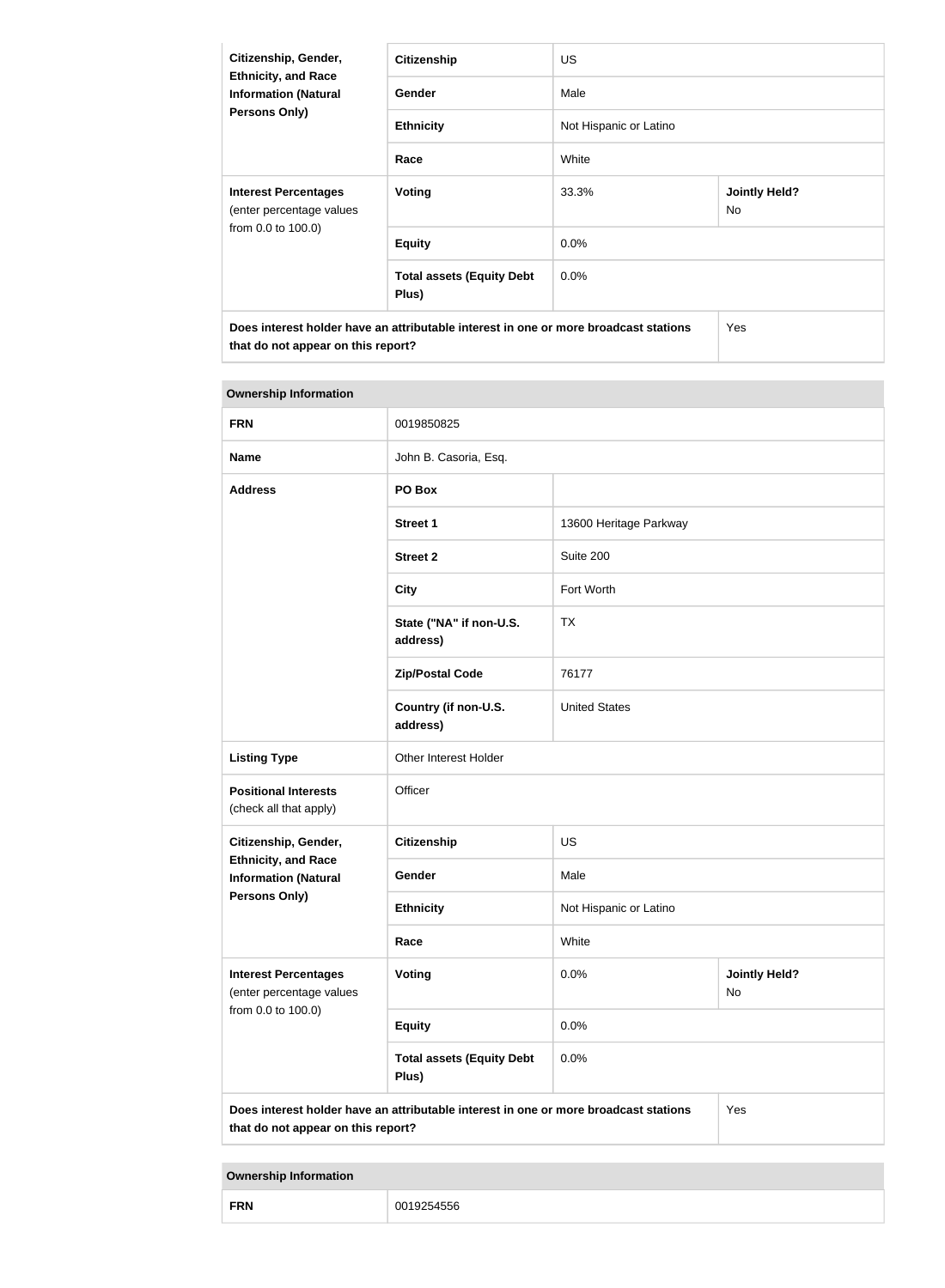| <b>Name</b>                                                                   | Margaret Tuccillo                                                                    |                        |                            |
|-------------------------------------------------------------------------------|--------------------------------------------------------------------------------------|------------------------|----------------------------|
| <b>Address</b>                                                                | PO Box                                                                               |                        |                            |
|                                                                               | <b>Street 1</b>                                                                      | 13600 Heritage Parkway |                            |
|                                                                               | <b>Street 2</b>                                                                      | Suite 200              |                            |
|                                                                               | <b>City</b>                                                                          | Fort Worth             |                            |
|                                                                               | State ("NA" if non-U.S.<br>address)                                                  | <b>TX</b>              |                            |
|                                                                               | <b>Zip/Postal Code</b>                                                               | 76177                  |                            |
|                                                                               | Country (if non-U.S.<br>address)                                                     | <b>United States</b>   |                            |
| <b>Listing Type</b>                                                           | Other Interest Holder                                                                |                        |                            |
| <b>Positional Interests</b><br>(check all that apply)                         | Officer                                                                              |                        |                            |
| Citizenship, Gender,                                                          | <b>Citizenship</b>                                                                   | <b>US</b>              |                            |
| <b>Ethnicity, and Race</b><br><b>Information (Natural</b>                     | Gender                                                                               | Female                 |                            |
| <b>Persons Only)</b>                                                          | <b>Ethnicity</b>                                                                     | Hispanic or Latino     |                            |
|                                                                               | Race                                                                                 | White                  |                            |
| <b>Interest Percentages</b><br>(enter percentage values<br>from 0.0 to 100.0) | <b>Voting</b>                                                                        | 0.0%                   | <b>Jointly Held?</b><br>No |
|                                                                               | <b>Equity</b>                                                                        | 0.0%                   |                            |
|                                                                               | <b>Total assets (Equity Debt</b><br>Plus)                                            | 0.0%                   |                            |
| that do not appear on this report?                                            | Does interest holder have an attributable interest in one or more broadcast stations |                        | Yes                        |

| <b>FRN</b>                                            | 0022756837                          |                      |
|-------------------------------------------------------|-------------------------------------|----------------------|
| <b>Name</b>                                           | Robert Fopma                        |                      |
| <b>Address</b>                                        | PO Box                              |                      |
|                                                       | <b>Street 1</b>                     | 2442 Michelle Dr     |
|                                                       | <b>Street 2</b>                     | Suite 200            |
|                                                       | <b>City</b>                         | Tustin               |
|                                                       | State ("NA" if non-U.S.<br>address) | CA                   |
|                                                       | <b>Zip/Postal Code</b>              | 92780                |
|                                                       | Country (if non-U.S.<br>address)    | <b>United States</b> |
| <b>Listing Type</b>                                   | Other Interest Holder               |                      |
| <b>Positional Interests</b><br>(check all that apply) | Officer                             |                      |
| Citizenship, Gender,                                  | <b>Citizenship</b>                  | <b>US</b>            |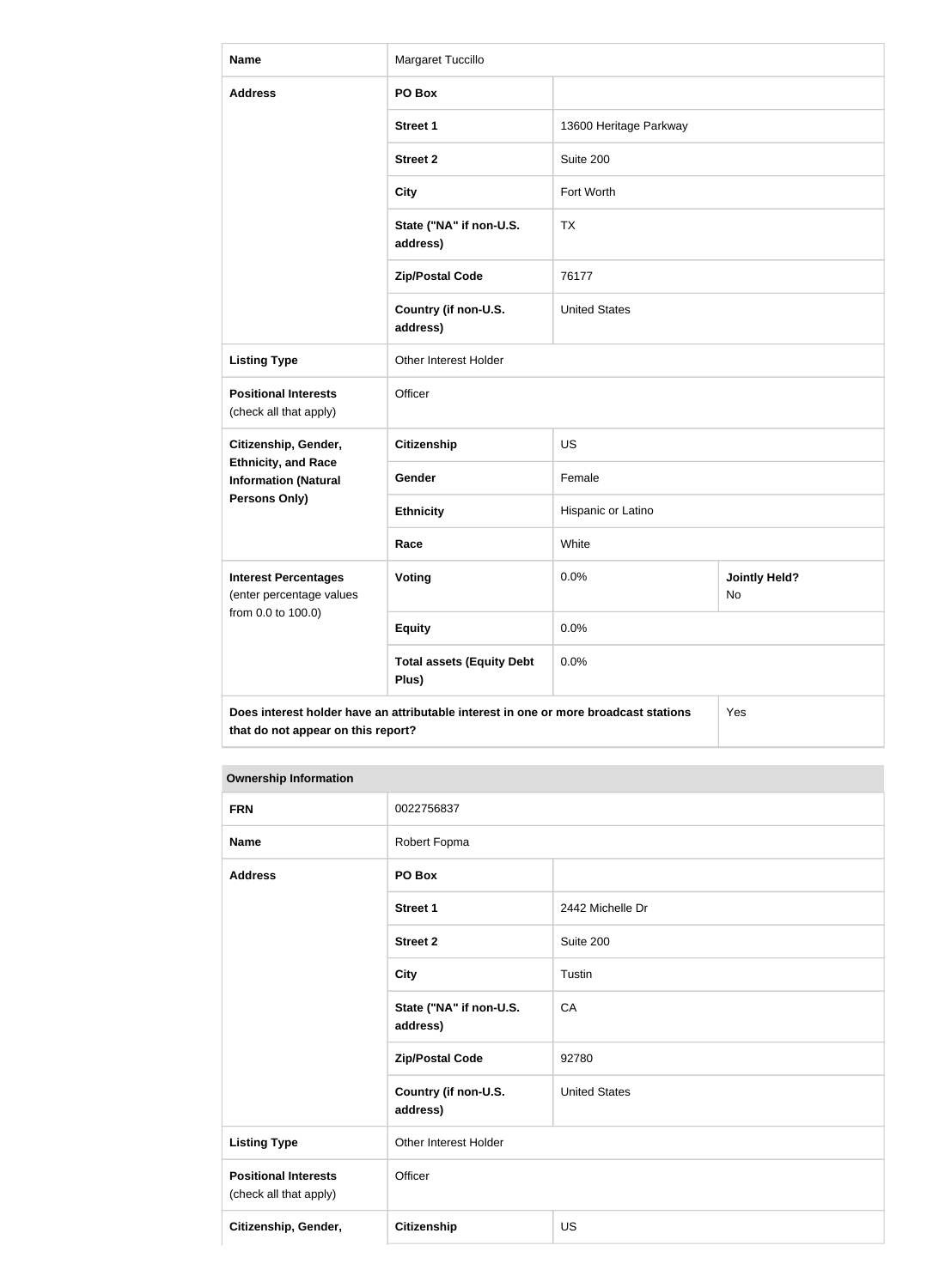| <b>Ethnicity, and Race</b><br><b>Information (Natural</b><br><b>Persons Only)</b>                                          | <b>Gender</b>                             | Male                   |                             |
|----------------------------------------------------------------------------------------------------------------------------|-------------------------------------------|------------------------|-----------------------------|
|                                                                                                                            | <b>Ethnicity</b>                          | Not Hispanic or Latino |                             |
|                                                                                                                            | Race                                      | White                  |                             |
| <b>Interest Percentages</b><br>(enter percentage values<br>from 0.0 to 100.0)                                              | Voting                                    | $0.0\%$                | <b>Jointly Held?</b><br>No. |
|                                                                                                                            | <b>Equity</b>                             | $0.0\%$                |                             |
|                                                                                                                            | <b>Total assets (Equity Debt</b><br>Plus) | $0.0\%$                |                             |
| Does interest holder have an attributable interest in one or more broadcast stations<br>that do not appear on this report? |                                           |                        | Yes                         |

# **Ownership Information FRN** 0027276575 **Name James Mittan Address PO Box Street 1** 13600 Heritage Parkway **Street 2** Suite 200 **City Fort Worth State ("NA" if non-U.S. address)** TX Zip/Postal Code 76177 **Country (if non-U.S. address)** United States **Listing Type Other Interest Holder Positional Interests** (check all that apply) **Officer Citizenship, Gender, Ethnicity, and Race Information (Natural Persons Only) Citizenship** US Gender Male **Ethnicity** Not Hispanic or Latino **Race** White **Interest Percentages** (enter percentage values from 0.0 to 100.0) **Voting Voting Jointly Held?** No **Equity** 0.0% **Total assets (Equity Debt Plus)** 0.0% **Does interest holder have an attributable interest in one or more broadcast stations**  Yes

**Ownership Information**

**that do not appear on this report?**

| <b>FRN</b>  | 0027276658             |  |
|-------------|------------------------|--|
| <b>Name</b> | <b>Michael Everett</b> |  |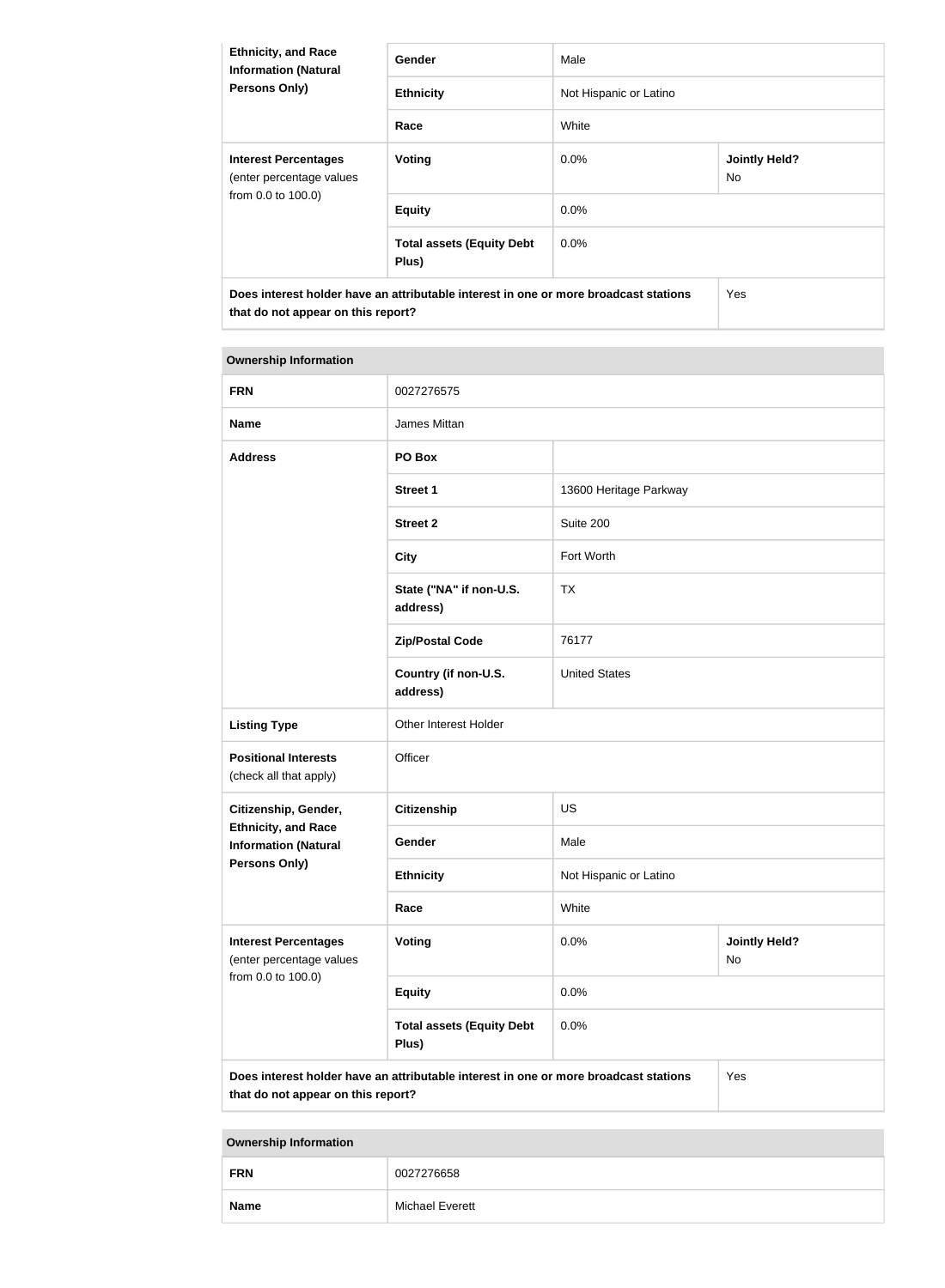| <b>Address</b>                                                                                                                    | PO Box                                    |                        |                                   |
|-----------------------------------------------------------------------------------------------------------------------------------|-------------------------------------------|------------------------|-----------------------------------|
|                                                                                                                                   | <b>Street 1</b>                           | 13600 Heritage Parkway |                                   |
|                                                                                                                                   | <b>Street 2</b>                           | Suite 200              |                                   |
|                                                                                                                                   | <b>City</b>                               | Fort Worth             |                                   |
|                                                                                                                                   | State ("NA" if non-U.S.<br>address)       | <b>TX</b>              |                                   |
|                                                                                                                                   | <b>Zip/Postal Code</b>                    | 76177                  |                                   |
|                                                                                                                                   | Country (if non-U.S.<br>address)          | <b>United States</b>   |                                   |
| <b>Listing Type</b>                                                                                                               | Other Interest Holder                     |                        |                                   |
| <b>Positional Interests</b><br>(check all that apply)                                                                             | Officer                                   |                        |                                   |
| Citizenship, Gender,                                                                                                              | <b>Citizenship</b>                        | <b>US</b>              |                                   |
| <b>Ethnicity, and Race</b><br><b>Information (Natural</b>                                                                         | Gender                                    | Male                   |                                   |
| Persons Only)                                                                                                                     | <b>Ethnicity</b>                          | Not Hispanic or Latino |                                   |
|                                                                                                                                   | Race                                      | White                  |                                   |
| <b>Interest Percentages</b><br>(enter percentage values<br>from 0.0 to 100.0)                                                     | Voting                                    | 0.0%                   | <b>Jointly Held?</b><br><b>No</b> |
|                                                                                                                                   | <b>Equity</b>                             | 0.0%                   |                                   |
|                                                                                                                                   | <b>Total assets (Equity Debt</b><br>Plus) | 0.0%                   |                                   |
| Does interest holder have an attributable interest in one or more broadcast stations<br>Yes<br>that do not appear on this report? |                                           |                        |                                   |

| <b>FRN</b>                                                                        | 0027276609                          |                      |
|-----------------------------------------------------------------------------------|-------------------------------------|----------------------|
| <b>Name</b>                                                                       | Matthew C. Crouch                   |                      |
| <b>Address</b>                                                                    | PO Box                              |                      |
|                                                                                   | Street 1                            | 2442 Michelle Dr     |
|                                                                                   | <b>Street 2</b>                     |                      |
|                                                                                   | <b>City</b>                         | Tustin               |
|                                                                                   | State ("NA" if non-U.S.<br>address) | CA                   |
|                                                                                   | <b>Zip/Postal Code</b>              | 92780                |
|                                                                                   | Country (if non-U.S.<br>address)    | <b>United States</b> |
| <b>Listing Type</b>                                                               | Other Interest Holder               |                      |
| <b>Positional Interests</b><br>(check all that apply)                             | Officer                             |                      |
| Citizenship, Gender,<br><b>Ethnicity, and Race</b><br><b>Information (Natural</b> | <b>Citizenship</b>                  | <b>US</b>            |
|                                                                                   | Gender                              | Male                 |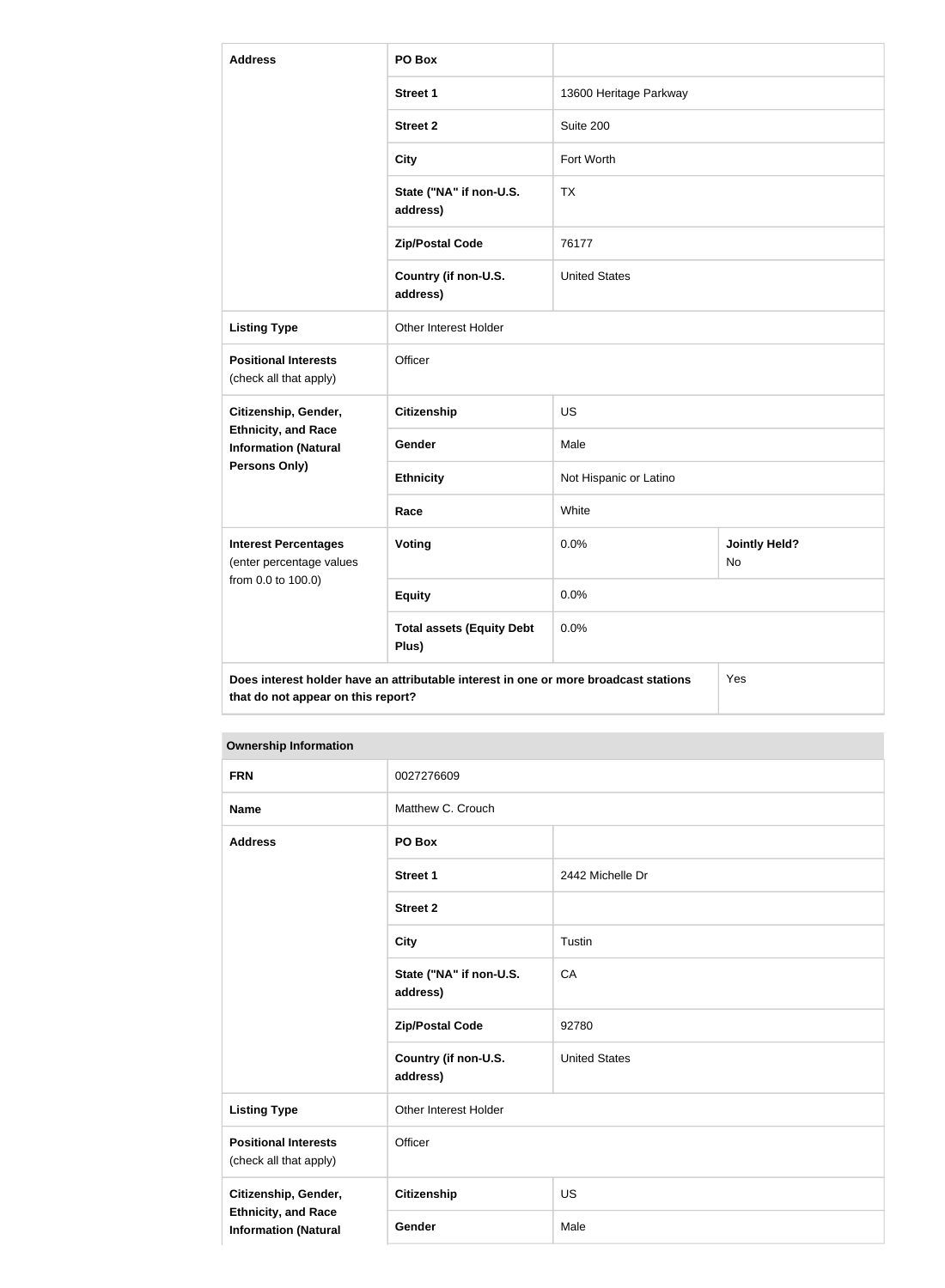| <b>Persons Only)</b>                                                                                                       | <b>Ethnicity</b>                          | Not Hispanic or Latino                 |  |  |
|----------------------------------------------------------------------------------------------------------------------------|-------------------------------------------|----------------------------------------|--|--|
|                                                                                                                            | Race                                      | White                                  |  |  |
| <b>Interest Percentages</b><br>(enter percentage values<br>from 0.0 to 100.0)                                              | Voting                                    | <b>Jointly Held?</b><br>$0.0\%$<br>No. |  |  |
|                                                                                                                            | <b>Equity</b>                             | $0.0\%$                                |  |  |
|                                                                                                                            | <b>Total assets (Equity Debt</b><br>Plus) | $0.0\%$                                |  |  |
| Does interest holder have an attributable interest in one or more broadcast stations<br>that do not appear on this report? |                                           | Yes                                    |  |  |

the contract of the contract of the contract of

| <b>FRN</b>                                                | 0027276617                                                                           |                        |                            |
|-----------------------------------------------------------|--------------------------------------------------------------------------------------|------------------------|----------------------------|
| <b>Name</b>                                               | Cody Crouch                                                                          |                        |                            |
| <b>Address</b>                                            | PO Box                                                                               |                        |                            |
|                                                           | <b>Street 1</b>                                                                      | 2442 Michelle Dr       |                            |
|                                                           | <b>Street 2</b>                                                                      |                        |                            |
|                                                           | <b>City</b>                                                                          | Tustin                 |                            |
|                                                           | State ("NA" if non-U.S.<br>address)                                                  | CA                     |                            |
|                                                           | <b>Zip/Postal Code</b>                                                               | 92780                  |                            |
|                                                           | Country (if non-U.S.<br>address)                                                     | <b>United States</b>   |                            |
| <b>Listing Type</b>                                       | Other Interest Holder                                                                |                        |                            |
| <b>Positional Interests</b><br>(check all that apply)     | Officer                                                                              |                        |                            |
| Citizenship, Gender,                                      | <b>Citizenship</b>                                                                   | <b>US</b>              |                            |
| <b>Ethnicity, and Race</b><br><b>Information (Natural</b> | Gender                                                                               | Male                   |                            |
| <b>Persons Only)</b>                                      | <b>Ethnicity</b>                                                                     | Not Hispanic or Latino |                            |
|                                                           | Race                                                                                 | White                  |                            |
| <b>Interest Percentages</b><br>(enter percentage values   | Voting                                                                               | 0.0%                   | <b>Jointly Held?</b><br>No |
| from 0.0 to 100.0)                                        | <b>Equity</b>                                                                        | 0.0%                   |                            |
|                                                           | <b>Total assets (Equity Debt</b><br>Plus)                                            | 0.0%                   |                            |
| that do not appear on this report?                        | Does interest holder have an attributable interest in one or more broadcast stations |                        | Yes                        |

| (b) Respondent certifies that any interests, including equity, financial, or voting | Yes. |
|-------------------------------------------------------------------------------------|------|
| interests, not reported in this filing are non-attributable.                        |      |
| If "No," submit as an exhibit an explanation.                                       |      |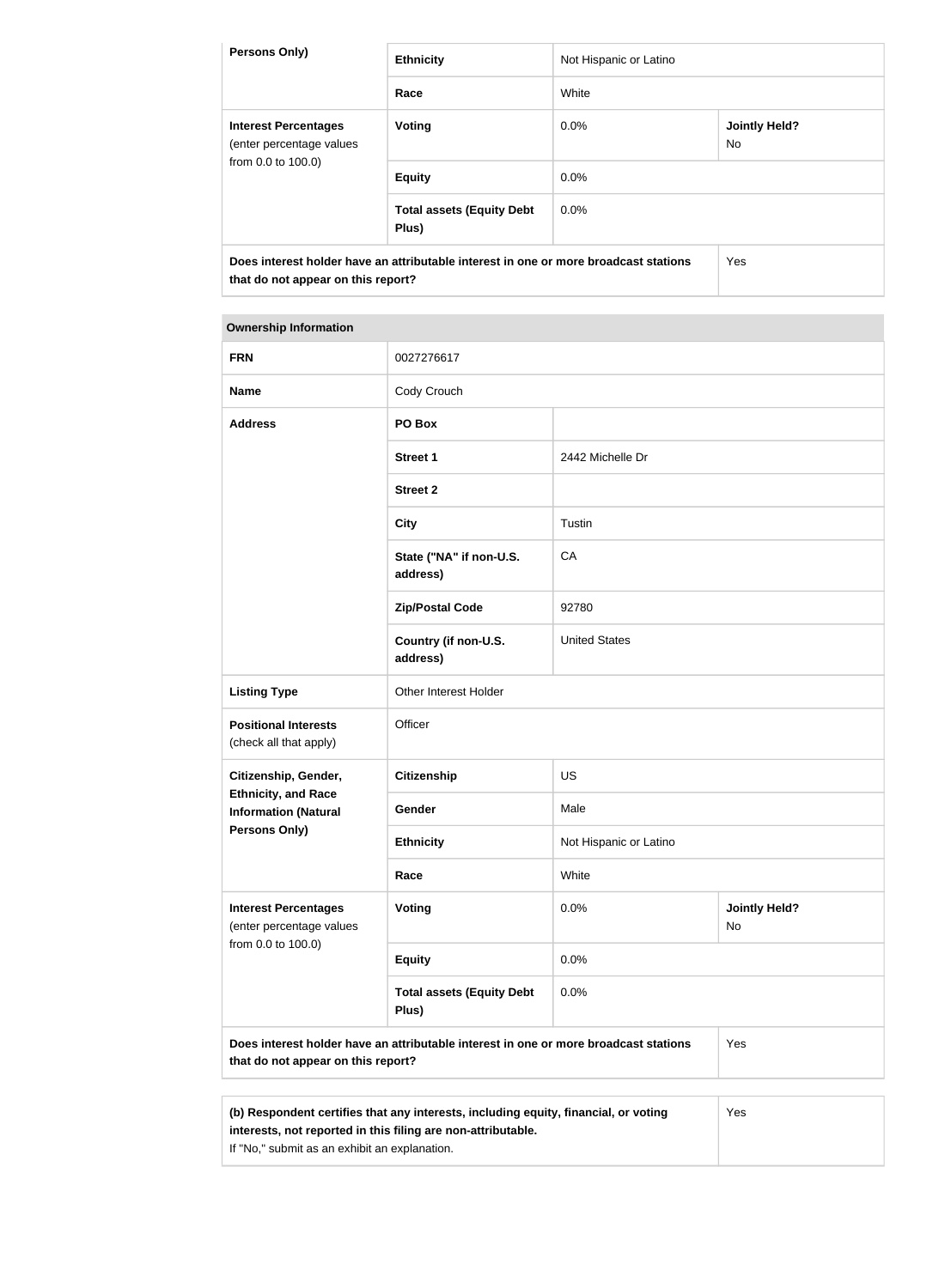

**(d) Are any of the individuals listed as an attributable interest holder in the Respondent married to each other or related to each other as parentchild or as siblings?** Yes

If "Yes," provide the following information for each such the relationship.

#### **Family Relationships**

| <b>FRN</b>   | 0027276609 | <b>Name</b> | Matthew C Crouch |
|--------------|------------|-------------|------------------|
| <b>FRN</b>   | 0027276617 | <b>Name</b> | Cody Crouch      |
| Relationship | Siblings   |             |                  |

#### **Family Relationships**

| <b>FRN</b>   | 0019167675   | <b>Name</b> | Matthew W Crouch |
|--------------|--------------|-------------|------------------|
| <b>FRN</b>   | 0027276609   | <b>Name</b> | Matthew C Crouch |
| Relationship | Parent/Child |             |                  |

#### **Family Relationships**

| <b>FRN</b>   | 0027276542   | <b>Name</b> | Laurie Crouch    |
|--------------|--------------|-------------|------------------|
| <b>FRN</b>   | 0027276609   | <b>Name</b> | Matthew C Crouch |
| Relationship | Parent/Child |             |                  |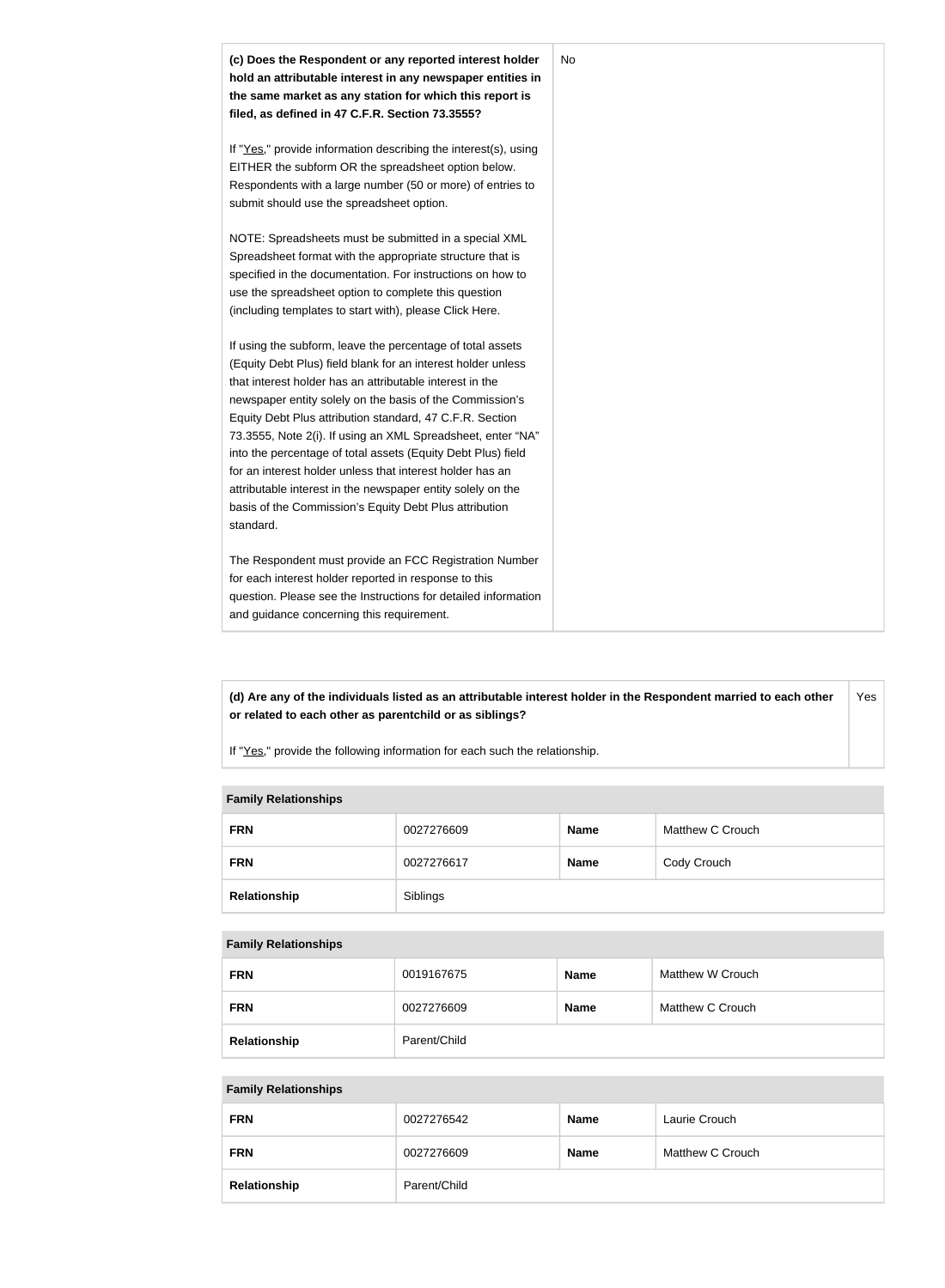| <b>Family Relationships</b> |              |             |               |  |
|-----------------------------|--------------|-------------|---------------|--|
| <b>FRN</b>                  | 0027276542   | <b>Name</b> | Laurie Crouch |  |
| <b>FRN</b>                  | 0027276617   | <b>Name</b> | Cody Crouch   |  |
| Relationship                | Parent/Child |             |               |  |

## **Family Relationships**

| <b>FRN</b>   | 0019167675     | <b>Name</b> | Matthew W Crouch |
|--------------|----------------|-------------|------------------|
| <b>FRN</b>   | 0027276542     | <b>Name</b> | Laurie Crouch    |
| Relationship | <b>Spouses</b> |             |                  |

#### **Family Relationships**

| <b>FRN</b>   | 0019167675   | <b>Name</b> | Matthew W Crouch |
|--------------|--------------|-------------|------------------|
| <b>FRN</b>   | 0027276617   | <b>Name</b> | Cody Crouch      |
| Relationship | Parent/Child |             |                  |

**(e) Is Respondent seeking an attribution exemption for any officer or director with duties wholly unrelated to the Licensee(s)?** No

If "Yes," complete the information in the required fields and submit an Exhibit fully describing that individual's duties and responsibilities, and explaining why that individual should not be attributed an interest.

## **3. Organizational Chart (Licensees Only)**

**Certification**

Attach a flowchart or similar document showing the Licensee's vertical ownership structure including the Licensee and all entities that have attributable interests in the Licensee. Licensees with a single parent entity may provide a brief explanatory textual Exhibit in lieu of a flowchart or similar document. Licensees without parent entities should so indicate in a textual Exhibit.

#### **Non-Licensee Respondents should select "N/A" in response to this question.**

| <b>File Name</b>                                 | Uploaded By | <b>Attachment Type</b> | <b>Description</b> |
|--------------------------------------------------|-------------|------------------------|--------------------|
| Trinity Officers and Directors Chart (2021).xlsx | Applicant   | <b>Ownership Chart</b> |                    |

## **Section III - Certification**

| <b>Section</b>                  | Question                           | <b>Response</b> |
|---------------------------------|------------------------------------|-----------------|
| <b>Authorized Party to Sign</b> | WILLFUL FALSE STATEMENTS ON        |                 |
|                                 | THIS FORM ARE PUNISHABLE BY        |                 |
|                                 | FINE AND/OR IMPRISONMENT (U.S.     |                 |
|                                 | CODE, TITLE 18, SECTION 1001), AND |                 |
|                                 | OR REVOCATION OF ANY STATION       |                 |
|                                 | LICENSE -- OR CONSTRUCTION         |                 |
|                                 | PERMIT (U.S. CODE, TITLE 47,       |                 |
|                                 | SECTION 312(a)(1)), AND/OR         |                 |
|                                 | FORFEITURE (U.S. CODE, TITLE 47,   |                 |
|                                 | SECTION 503).                      |                 |
|                                 |                                    |                 |